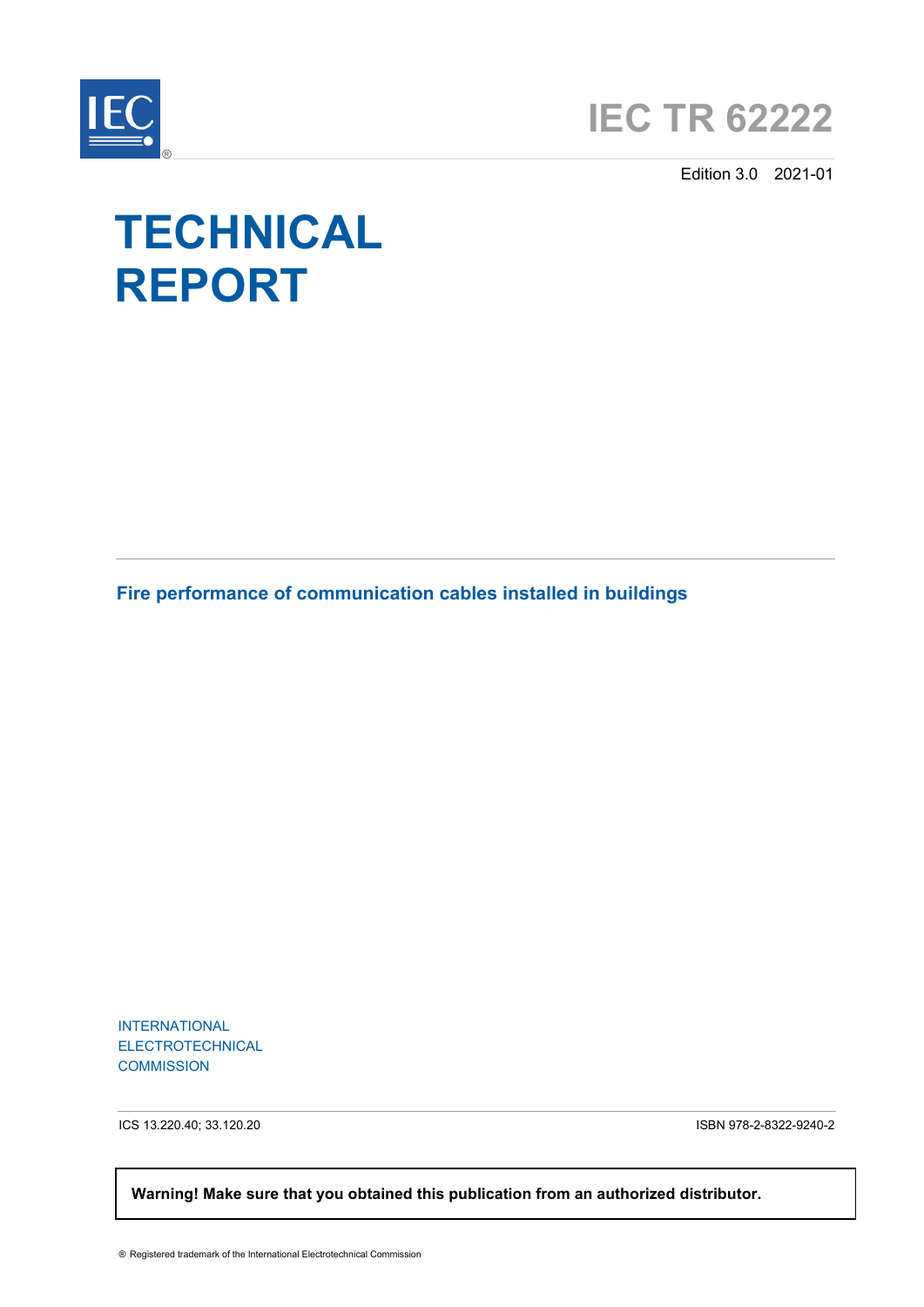# CONTENTS

| 1                                                                              |  |
|--------------------------------------------------------------------------------|--|
| 2                                                                              |  |
| 3                                                                              |  |
| 3.1                                                                            |  |
| 3.2                                                                            |  |
| 4                                                                              |  |
| 4.1                                                                            |  |
| 4.2                                                                            |  |
| 5                                                                              |  |
| 5.1                                                                            |  |
| 5.2                                                                            |  |
| 6                                                                              |  |
| 6.1                                                                            |  |
| 6.2                                                                            |  |
| 6.3                                                                            |  |
| 6.4                                                                            |  |
| 6.5                                                                            |  |
| 6.6                                                                            |  |
| 6.7                                                                            |  |
| 6.8                                                                            |  |
| $\overline{7}$                                                                 |  |
| 7.1                                                                            |  |
| 7.2                                                                            |  |
| 7.3                                                                            |  |
| 7.4                                                                            |  |
| 7.5                                                                            |  |
| 7.6                                                                            |  |
| 7.7                                                                            |  |
| 7.8                                                                            |  |
| 8                                                                              |  |
|                                                                                |  |
| Annex B (informative) Fire hazards/installations/applications/test methods for |  |
|                                                                                |  |
|                                                                                |  |
|                                                                                |  |
| Annex E (informative) Recent project for regulation - The FIPEC project41      |  |
|                                                                                |  |
|                                                                                |  |
|                                                                                |  |
|                                                                                |  |
|                                                                                |  |
|                                                                                |  |
|                                                                                |  |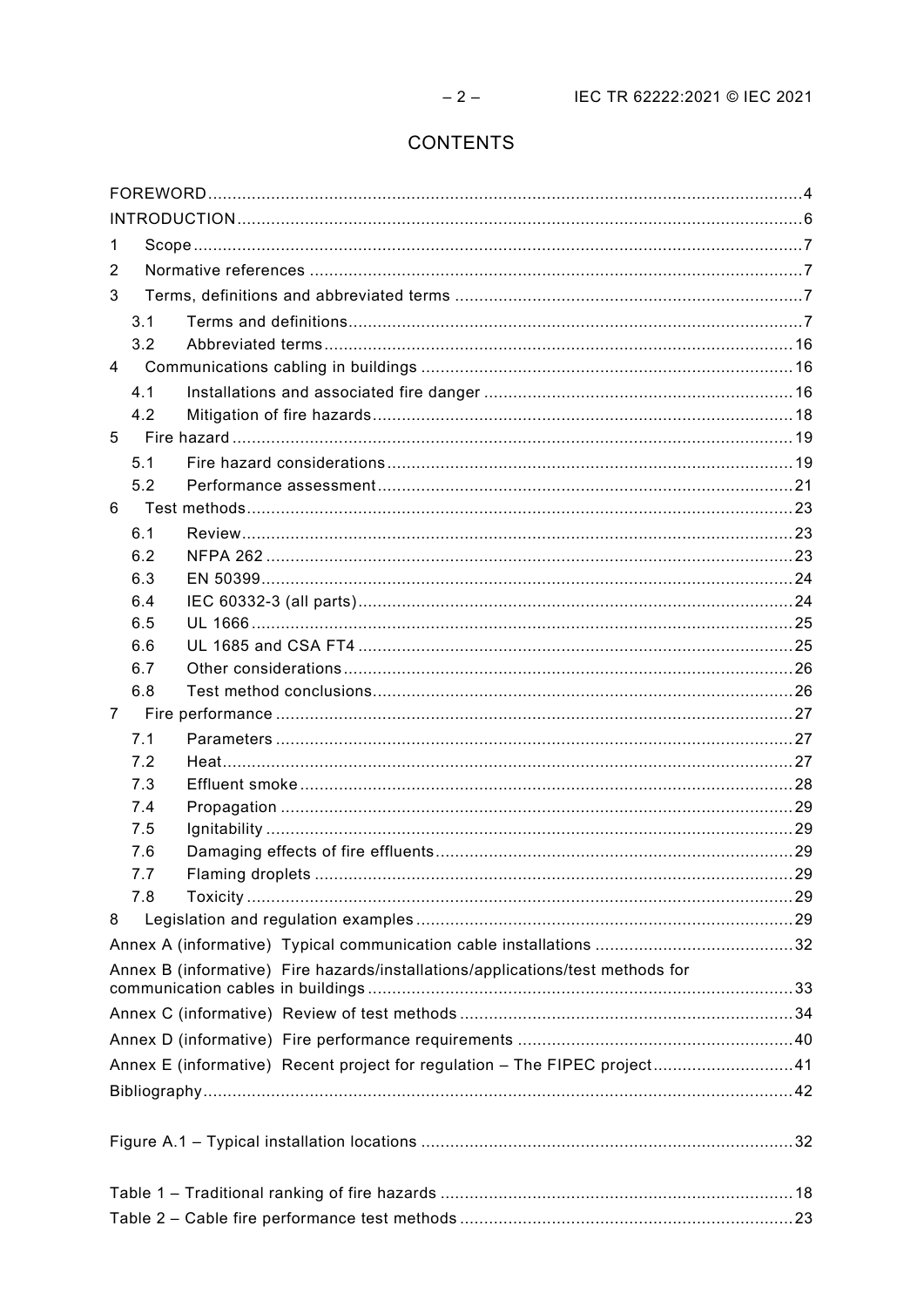| Table B.1 – Fire hazards/installations/applications/test methods for communication |  |
|------------------------------------------------------------------------------------|--|
|                                                                                    |  |
|                                                                                    |  |
|                                                                                    |  |
|                                                                                    |  |
|                                                                                    |  |
|                                                                                    |  |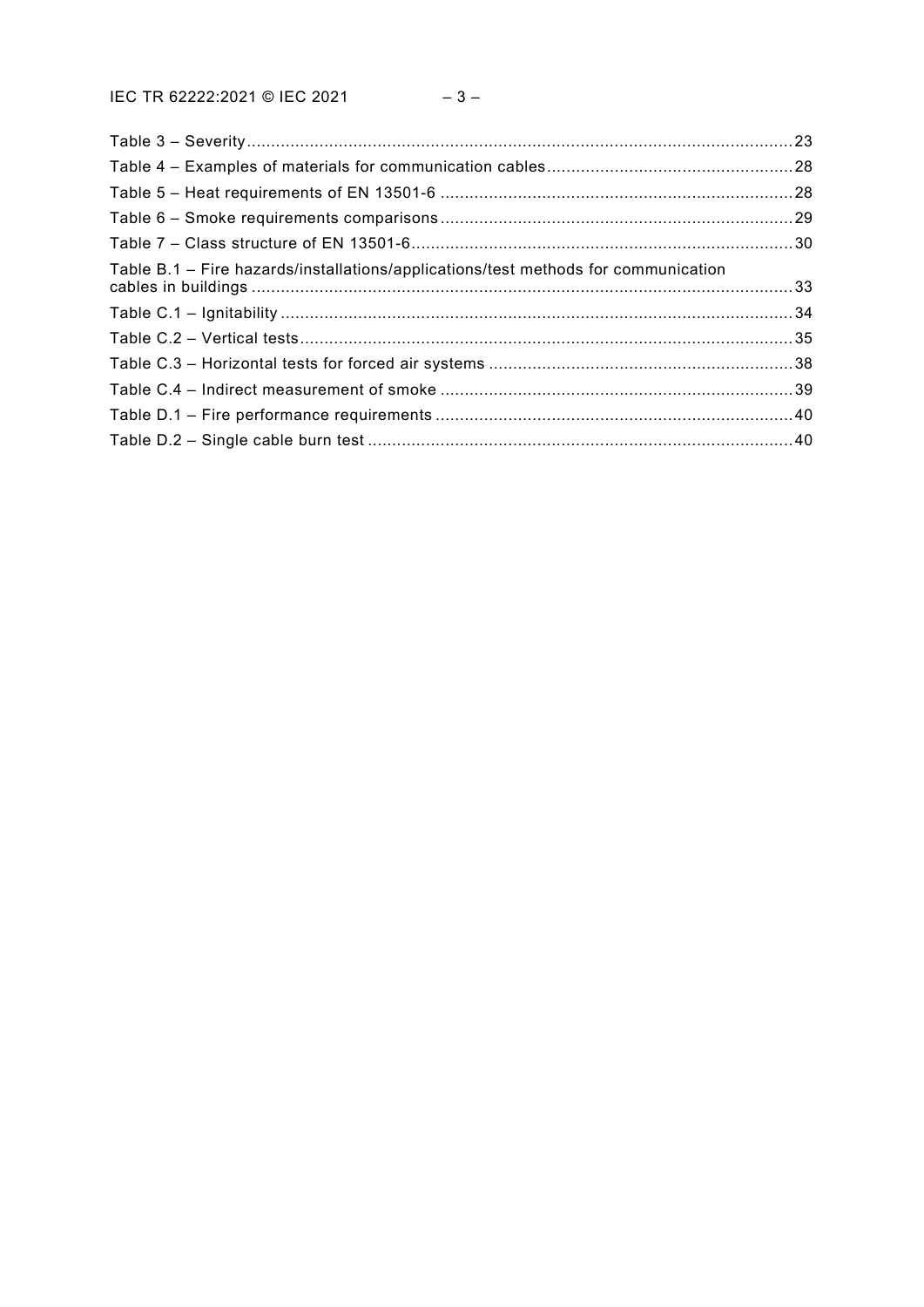### INTERNATIONAL ELECTROTECHNICAL COMMISSION

\_\_\_\_\_\_\_\_\_\_\_\_

# **FIRE PERFORMANCE OF COMMUNICATION CABLES INSTALLED IN BUILDINGS**

## FOREWORD

- <span id="page-3-0"></span>1) The International Electrotechnical Commission (IEC) is a worldwide organization for standardization comprising all national electrotechnical committees (IEC National Committees). The object of IEC is to promote international co-operation on all questions concerning standardization in the electrical and electronic fields. To this end and in addition to other activities, IEC publishes International Standards, Technical Specifications, Technical Reports, Publicly Available Specifications (PAS) and Guides (hereafter referred to as "IEC Publication(s)"). Their preparation is entrusted to technical committees; any IEC National Committee interested in the subject dealt with may participate in this preparatory work. International, governmental and non-governmental organizations liaising with the IEC also participate in this preparation. IEC collaborates closely with the International Organization for Standardization (ISO) in accordance with conditions determined by agreement between the two organizations.
- 2) The formal decisions or agreements of IEC on technical matters express, as nearly as possible, an international consensus of opinion on the relevant subjects since each technical committee has representation from all interested IEC National Committees.
- 3) IEC Publications have the form of recommendations for international use and are accepted by IEC National Committees in that sense. While all reasonable efforts are made to ensure that the technical content of IEC Publications is accurate, IEC cannot be held responsible for the way in which they are used or for any misinterpretation by any end user.
- 4) In order to promote international uniformity, IEC National Committees undertake to apply IEC Publications transparently to the maximum extent possible in their national and regional publications. Any divergence between any IEC Publication and the corresponding national or regional publication shall be clearly indicated in the latter.
- 5) IEC itself does not provide any attestation of conformity. Independent certification bodies provide conformity assessment services and, in some areas, access to IEC marks of conformity. IEC is not responsible for any services carried out by independent certification bodies.
- 6) All users should ensure that they have the latest edition of this publication.
- 7) No liability shall attach to IEC or its directors, employees, servants or agents including individual experts and members of its technical committees and IEC National Committees for any personal injury, property damage or other damage of any nature whatsoever, whether direct or indirect, or for costs (including legal fees) and expenses arising out of the publication, use of, or reliance upon, this IEC Publication or any other IEC Publications.
- 8) Attention is drawn to the Normative references cited in this publication. Use of the referenced publications is indispensable for the correct application of this publication.
- 9) Attention is drawn to the possibility that some of the elements of this IEC Publication may be the subject of patent rights. IEC shall not be held responsible for identifying any or all such patent rights.

IEC TR 62222 has been prepared by subcommittee 46C: Wires and symmetric cables, of IEC technical committee 46: Cables, wires, waveguides, RF connectors, RF and microwave passive components and accessories. It is a Technical Report.

This third edition cancels and replaces the second edition published in 2012. This edition constitutes a technical revision.

This edition includes the following significant technical changes with respect to the previous edition:

- a) Scope rewritten to clarify and bring into line current understanding from other technical sources;
- b) Normative References updated to be in line with the most recent technical definitions and new additions;
- c) new additional terms and definitions added to Annex F since these are not used in the document;
- d) new inclusions to the list of abbreviated terms, some corrections;
- e) project reports are now in Annex E, for information only;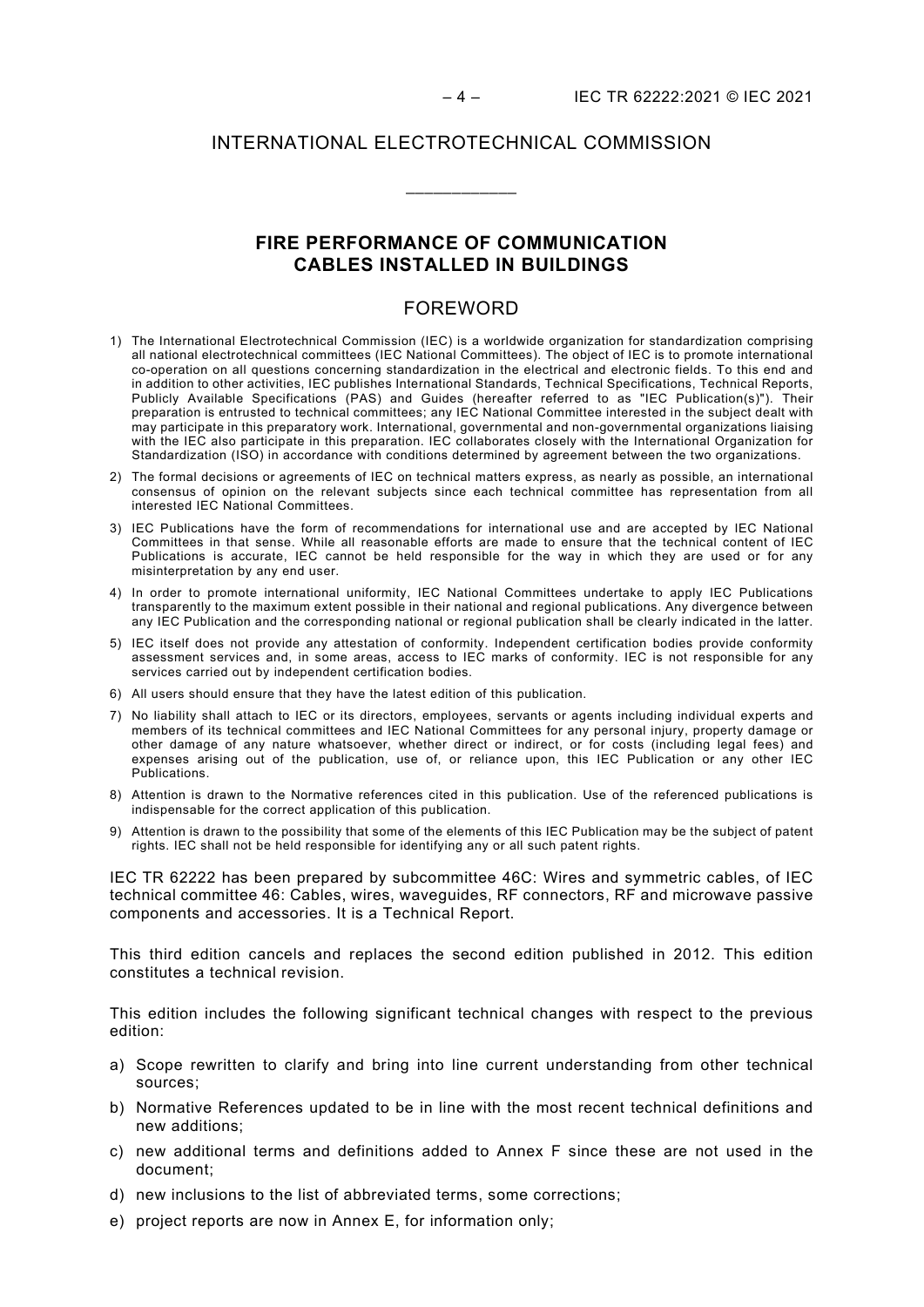- f) Subclause 4.2 Mitigation of fire hazards, about fire protection, updated with clearer information on standards plus updates where new standards have been published or amended;
- g) test methods, test methods conclusions and fire performance updated.

The text of this Technical Report is based on the following documents:

| DTR.         | Report on voting |
|--------------|------------------|
| 46C/1151/DTR | 46C/1156/RVDTR   |

Full information on the voting for its approval can be found in the report on voting indicated in the above table.

The language used for the development of this Technical Report is English.

This document was drafted in accordance with ISO/IEC Directives, Part 2, and developed in accordance with ISO/IEC Directives, Part 1 and ISO/IEC Directives, IEC Supplement, available at [www.iec.ch/members\\_experts/refdocs.](http://www.iec.ch/members_experts/refdocs) The main document types developed by IEC are described in greater detail at www.iec.ch/standardsdev/publications.

The committee has decided that the contents of this document will remain unchanged until the stability date indicated on the IEC website under "http://webstore.iec.ch" in the data related to the specific document. At this date, the document will be

- reconfirmed,
- withdrawn,
- replaced by a revised edition, or
- amended.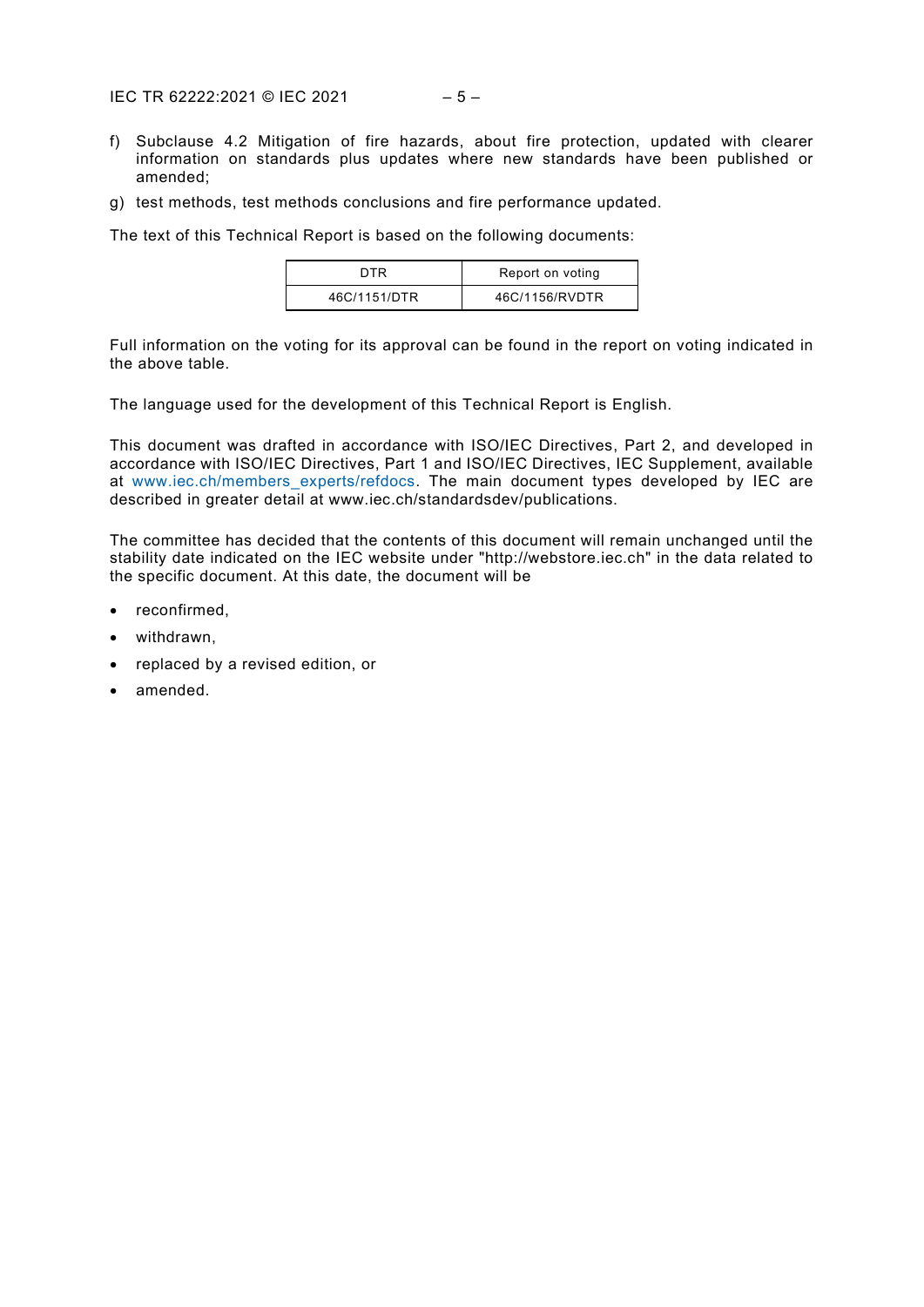#### INTRODUCTION

<span id="page-5-0"></span>IEC TR 62222:2005 was the first attempt in understanding the potential fire hazards concerning new installations where large quantities of data cable are involved. Although it is important to remember that data cables will probably not spontaneously combust and offices are still filled with other highly flammable products, the increase of "flood wiring" should be a building design concern. IEC TR 62222:2012 attempted to align all the installation guides found and further improve safety with fire and its possible transmission.